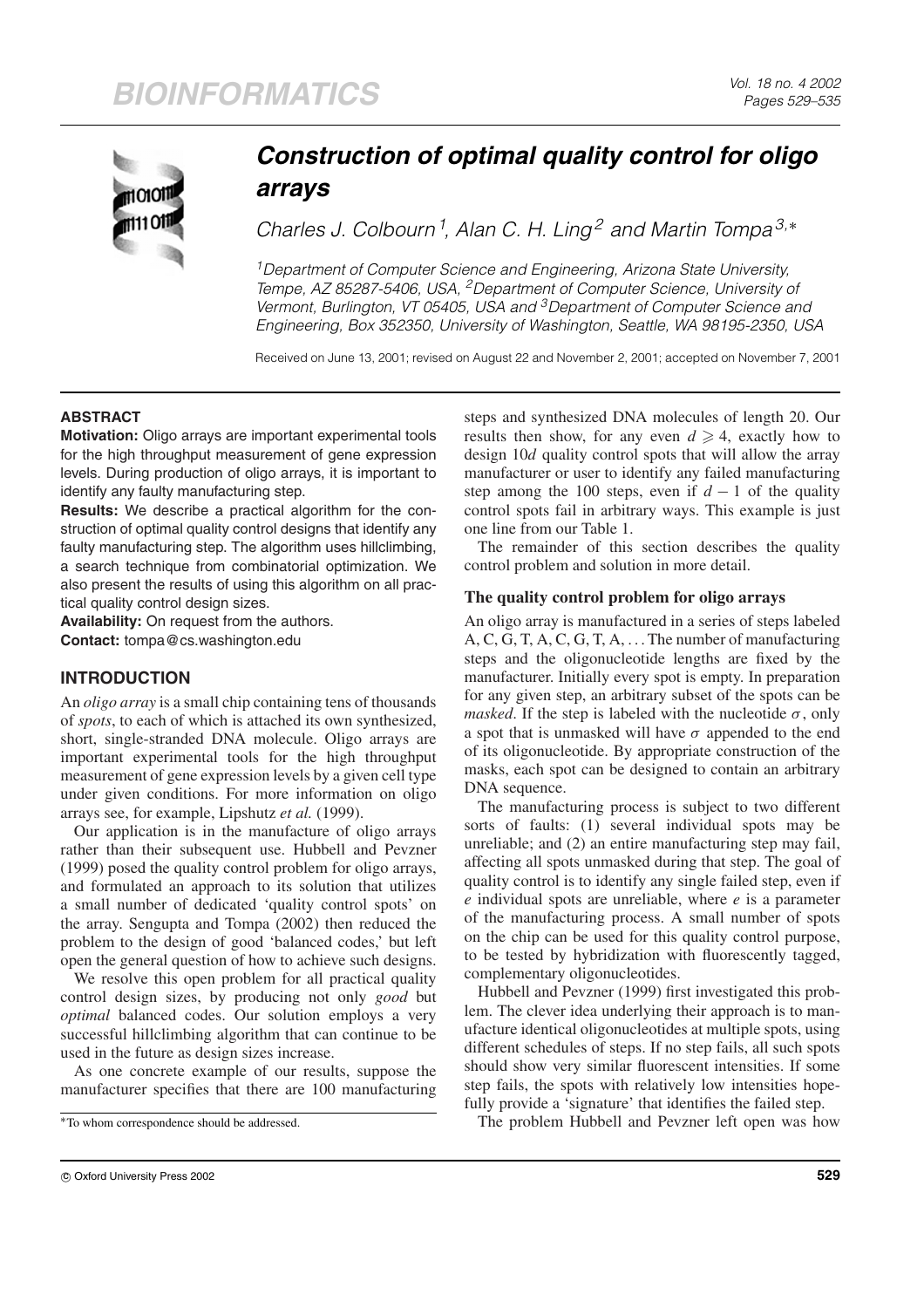|  |  |  |  |  |  |  |  |  |  | <b>Table 1.</b> Existence of optimal balanced codes 'Y,' '+', ' =' denote existence, '. ' denotes nonexistence, and 'o,' '?' denote open |  |  |  |
|--|--|--|--|--|--|--|--|--|--|------------------------------------------------------------------------------------------------------------------------------------------|--|--|--|
|--|--|--|--|--|--|--|--|--|--|------------------------------------------------------------------------------------------------------------------------------------------|--|--|--|

|            |                  |                       | Discrimination d                                                           |                                        |                                                                                                                                                                                                                                                                                                                                                                                                                                                                                        |                  |                  | Discrimination d               |                                           |                                                                                                                                                                                                                                                                                                                                                                                                                                                                                                                                                            |                                                                                                                                 |  |  |  |
|------------|------------------|-----------------------|----------------------------------------------------------------------------|----------------------------------------|----------------------------------------------------------------------------------------------------------------------------------------------------------------------------------------------------------------------------------------------------------------------------------------------------------------------------------------------------------------------------------------------------------------------------------------------------------------------------------------|------------------|------------------|--------------------------------|-------------------------------------------|------------------------------------------------------------------------------------------------------------------------------------------------------------------------------------------------------------------------------------------------------------------------------------------------------------------------------------------------------------------------------------------------------------------------------------------------------------------------------------------------------------------------------------------------------------|---------------------------------------------------------------------------------------------------------------------------------|--|--|--|
| $\upsilon$ | $\boldsymbol{k}$ | $\mathbf{1}$          |                                                                            | 1111111112 2222222223                  | 3333333334                                                                                                                                                                                                                                                                                                                                                                                                                                                                             | $\boldsymbol{v}$ | $\boldsymbol{k}$ | $\mathbf{1}$                   |                                           | 1111111112 2222222223                                                                                                                                                                                                                                                                                                                                                                                                                                                                                                                                      | 3333333334                                                                                                                      |  |  |  |
|            |                  | 1234567890            | 1234567890                                                                 | 1234567890                             | 1234567890                                                                                                                                                                                                                                                                                                                                                                                                                                                                             |                  |                  | 1234567890                     |                                           | 1234567890  1234567890  1234567890                                                                                                                                                                                                                                                                                                                                                                                                                                                                                                                         |                                                                                                                                 |  |  |  |
| 9          | 8                | $+$ = = = = = = = = = | ==========                                                                 | ==========                             |                                                                                                                                                                                                                                                                                                                                                                                                                                                                                        | 23               | 8                |                                |                                           |                                                                                                                                                                                                                                                                                                                                                                                                                                                                                                                                                            |                                                                                                                                 |  |  |  |
| 10         | 8                | . ++=======           | ==========                                                                 | ==========                             |                                                                                                                                                                                                                                                                                                                                                                                                                                                                                        | 23               | 9                |                                |                                           |                                                                                                                                                                                                                                                                                                                                                                                                                                                                                                                                                            |                                                                                                                                 |  |  |  |
| 10         | 9                | $+$ = = = = = = = = = | ==========                                                                 | ==========                             |                                                                                                                                                                                                                                                                                                                                                                                                                                                                                        | 23               | 10               |                                | $Y = 2$ = = = = $Y = Y = 3$ + $Y = Y - 3$ |                                                                                                                                                                                                                                                                                                                                                                                                                                                                                                                                                            | ==========                                                                                                                      |  |  |  |
|            | 8                |                       | . Y+Y====== ===========                                                    | ==========                             |                                                                                                                                                                                                                                                                                                                                                                                                                                                                                        | 24               | 8                |                                | ++++=== ==========                        |                                                                                                                                                                                                                                                                                                                                                                                                                                                                                                                                                            | ==========                                                                                                                      |  |  |  |
| 11<br>11   | 9                |                       | .+Y======= ===========                                                     | ==========                             |                                                                                                                                                                                                                                                                                                                                                                                                                                                                                        | 24               | 9                |                                | $\ldots$ YY+Y=+= ===========              |                                                                                                                                                                                                                                                                                                                                                                                                                                                                                                                                                            | ==========                                                                                                                      |  |  |  |
| 11         | 10               |                       |                                                                            | ==========                             |                                                                                                                                                                                                                                                                                                                                                                                                                                                                                        | 24               | 10               | $\ldots$ Y $\ldots$ Y $\ldots$ | үү==+=ү===                                |                                                                                                                                                                                                                                                                                                                                                                                                                                                                                                                                                            |                                                                                                                                 |  |  |  |
|            |                  |                       |                                                                            |                                        |                                                                                                                                                                                                                                                                                                                                                                                                                                                                                        | 25               | 8                |                                | YYYY+==  ==========                       |                                                                                                                                                                                                                                                                                                                                                                                                                                                                                                                                                            | ==========                                                                                                                      |  |  |  |
| 12         | 8                |                       | ,++=======   ==========                                                    | ==========                             |                                                                                                                                                                                                                                                                                                                                                                                                                                                                                        | 25               | 9                |                                | $Y = Y = Y = Y = Y = Y - Y - Y - Y = Z$   | ==========                                                                                                                                                                                                                                                                                                                                                                                                                                                                                                                                                 | ==========                                                                                                                      |  |  |  |
| 12         | 9                | . ++=======           | ==========                                                                 | ==========                             |                                                                                                                                                                                                                                                                                                                                                                                                                                                                                        | 25               | 10               |                                | $\ldots$ +0+Y=Y= ===========              | ==========                                                                                                                                                                                                                                                                                                                                                                                                                                                                                                                                                 | ==========                                                                                                                      |  |  |  |
| 12         | 10               | .++=======            | ==========                                                                 |                                        |                                                                                                                                                                                                                                                                                                                                                                                                                                                                                        | 26               | 8                |                                |                                           |                                                                                                                                                                                                                                                                                                                                                                                                                                                                                                                                                            |                                                                                                                                 |  |  |  |
| 13         | 8                |                       |                                                                            | ==========                             |                                                                                                                                                                                                                                                                                                                                                                                                                                                                                        | 26               | 9                |                                |                                           |                                                                                                                                                                                                                                                                                                                                                                                                                                                                                                                                                            |                                                                                                                                 |  |  |  |
| 13         | 9                |                       | .YY+====== ===========                                                     | ==========                             |                                                                                                                                                                                                                                                                                                                                                                                                                                                                                        | 26               | 10               |                                |                                           |                                                                                                                                                                                                                                                                                                                                                                                                                                                                                                                                                            | ==========                                                                                                                      |  |  |  |
| 13         | 10               |                       |                                                                            | ==========                             |                                                                                                                                                                                                                                                                                                                                                                                                                                                                                        |                  |                  |                                |                                           |                                                                                                                                                                                                                                                                                                                                                                                                                                                                                                                                                            |                                                                                                                                 |  |  |  |
| 14         | 8                |                       | $\ldots$ YY+YY+= ===========                                               | ==========                             |                                                                                                                                                                                                                                                                                                                                                                                                                                                                                        | 27               | 8                |                                |                                           |                                                                                                                                                                                                                                                                                                                                                                                                                                                                                                                                                            | ==========                                                                                                                      |  |  |  |
| 14         | 9                |                       |                                                                            | ==========                             |                                                                                                                                                                                                                                                                                                                                                                                                                                                                                        | 27               | 9                |                                | ++++=== ==========                        | ==========                                                                                                                                                                                                                                                                                                                                                                                                                                                                                                                                                 | ==========                                                                                                                      |  |  |  |
| 14         | 10               |                       |                                                                            | ==========                             | <b>Excessered</b>                                                                                                                                                                                                                                                                                                                                                                                                                                                                      | 27               | 10               |                                | $\ldots$ YYYY ==+ ===========             | ==========                                                                                                                                                                                                                                                                                                                                                                                                                                                                                                                                                 | ==========                                                                                                                      |  |  |  |
|            |                  |                       |                                                                            |                                        |                                                                                                                                                                                                                                                                                                                                                                                                                                                                                        | 28               | 8                |                                | +Y+Y=== =========== ==========            |                                                                                                                                                                                                                                                                                                                                                                                                                                                                                                                                                            | __________                                                                                                                      |  |  |  |
| 15         | 8                |                       |                                                                            |                                        | $\begin{array}{cccccccccc} \multicolumn{2}{c}{} & \multicolumn{2}{c}{} & \multicolumn{2}{c}{} & \multicolumn{2}{c}{} & \multicolumn{2}{c}{} & \multicolumn{2}{c}{} & \multicolumn{2}{c}{} & \multicolumn{2}{c}{} & \multicolumn{2}{c}{} & \multicolumn{2}{c}{} & \multicolumn{2}{c}{} & \multicolumn{2}{c}{} & \multicolumn{2}{c}{} & \multicolumn{2}{c}{} & \multicolumn{2}{c}{} & \multicolumn{2}{c}{} & \multicolumn{2}{c}{} & \multicolumn{2}{c}{} & \multicolumn{2}{c}{} & \mult$ | 28               | 9                |                                | $\ldots$ YYYYY+= ==========               |                                                                                                                                                                                                                                                                                                                                                                                                                                                                                                                                                            | $\begin{array}{c} \multicolumn{3}{c} {\color{blue} \textbf{m} = \textbf{m} = \textbf{m} = \textbf{m} = \textbf{m}} \end{array}$ |  |  |  |
| 15<br>15   | 9<br>10          | .+.=+=====            | $\ldots$ +Y+Y=== ===========<br>==========                                 | ==========<br>==========               |                                                                                                                                                                                                                                                                                                                                                                                                                                                                                        | 28               | 10               |                                |                                           |                                                                                                                                                                                                                                                                                                                                                                                                                                                                                                                                                            | ==========                                                                                                                      |  |  |  |
|            |                  |                       |                                                                            |                                        |                                                                                                                                                                                                                                                                                                                                                                                                                                                                                        | 29               | 8                |                                |                                           |                                                                                                                                                                                                                                                                                                                                                                                                                                                                                                                                                            | ==========                                                                                                                      |  |  |  |
| 16         | 8                | $$ +.+.+              | .=.=+=?=+= ==========                                                      |                                        | ==========                                                                                                                                                                                                                                                                                                                                                                                                                                                                             | 29               | 9                |                                | YYYY=+= ===========                       | ==========                                                                                                                                                                                                                                                                                                                                                                                                                                                                                                                                                 | ==========                                                                                                                      |  |  |  |
| 16         | 9                |                       | YYY+YYY ========== ===========                                             |                                        |                                                                                                                                                                                                                                                                                                                                                                                                                                                                                        | 29               | 10               |                                |                                           |                                                                                                                                                                                                                                                                                                                                                                                                                                                                                                                                                            | ==========                                                                                                                      |  |  |  |
| 16         | 10               |                       | .Y.YY+Y=+= ========== ============                                         |                                        | ==========                                                                                                                                                                                                                                                                                                                                                                                                                                                                             |                  |                  |                                |                                           |                                                                                                                                                                                                                                                                                                                                                                                                                                                                                                                                                            |                                                                                                                                 |  |  |  |
| 17         | 8                |                       |                                                                            |                                        |                                                                                                                                                                                                                                                                                                                                                                                                                                                                                        | 30               | 8                |                                |                                           | ==========                                                                                                                                                                                                                                                                                                                                                                                                                                                                                                                                                 | ==========                                                                                                                      |  |  |  |
| 17         | 9                |                       | $Y = Y = Y = Y = Y = Y = 0$                                                | ==========                             | $\begin{array}{cccccccccc} \multicolumn{2}{c}{} & \multicolumn{2}{c}{} & \multicolumn{2}{c}{} & \multicolumn{2}{c}{} & \multicolumn{2}{c}{} & \multicolumn{2}{c}{} & \multicolumn{2}{c}{} & \multicolumn{2}{c}{} & \multicolumn{2}{c}{} & \multicolumn{2}{c}{} & \multicolumn{2}{c}{} & \multicolumn{2}{c}{} & \multicolumn{2}{c}{} & \multicolumn{2}{c}{} & \multicolumn{2}{c}{} & \multicolumn{2}{c}{} & \multicolumn{2}{c}{} & \multicolumn{2}{c}{} & \multicolumn{2}{c}{} & \mult$ | 30               | 9                |                                | $\ldots$ YY+YY+= ===========              |                                                                                                                                                                                                                                                                                                                                                                                                                                                                                                                                                            | ==========                                                                                                                      |  |  |  |
| 17         | 10               | $\ldots$ YYY+=Y=      | ----------                                                                 | ==========                             |                                                                                                                                                                                                                                                                                                                                                                                                                                                                                        | 30               | 10               |                                | ++++=== ==========                        | ==========                                                                                                                                                                                                                                                                                                                                                                                                                                                                                                                                                 | ==========                                                                                                                      |  |  |  |
|            |                  |                       |                                                                            |                                        |                                                                                                                                                                                                                                                                                                                                                                                                                                                                                        | 31               | 8                |                                | $\ldots$ YYYY+YY Y=========               |                                                                                                                                                                                                                                                                                                                                                                                                                                                                                                                                                            | ==========                                                                                                                      |  |  |  |
| 18         | 8                |                       |                                                                            |                                        | ----------                                                                                                                                                                                                                                                                                                                                                                                                                                                                             | 31               | 9                |                                |                                           | ==========                                                                                                                                                                                                                                                                                                                                                                                                                                                                                                                                                 | ==========                                                                                                                      |  |  |  |
| 18         | 9                | $,++++$               | .=.=.=+=?= ?=========                                                      |                                        | ==========                                                                                                                                                                                                                                                                                                                                                                                                                                                                             | 31               | 10               | $\ldots$ YYYYYY+               | ==========                                | ==========                                                                                                                                                                                                                                                                                                                                                                                                                                                                                                                                                 | ==========                                                                                                                      |  |  |  |
| 18         | 10               |                       |                                                                            |                                        |                                                                                                                                                                                                                                                                                                                                                                                                                                                                                        |                  |                  |                                |                                           |                                                                                                                                                                                                                                                                                                                                                                                                                                                                                                                                                            |                                                                                                                                 |  |  |  |
| 19         | 8                |                       | Y.YY+YY ==Y====== ============                                             |                                        |                                                                                                                                                                                                                                                                                                                                                                                                                                                                                        | 32               | 8                |                                | ++++=== ==========                        | $\begin{tabular}{ll} \multicolumn{3}{l}{{\color{red}\boldsymbol{=}}} & \multicolumn{3}{l}{\color{blue}\boldsymbol{=}} & \multicolumn{3}{l}{\color{blue}\boldsymbol{=}} & \multicolumn{3}{l}{\color{blue}\boldsymbol{=}} & \multicolumn{3}{l}{\color{blue}\boldsymbol{=}} & \multicolumn{3}{l}{\color{blue}\boldsymbol{=}} & \multicolumn{3}{l}{\color{blue}\boldsymbol{=}} & \multicolumn{3}{l}{\color{blue}\boldsymbol{=}} & \multicolumn{3}{l}{\color{blue}\boldsymbol{=}} & \multicolumn{3}{l}{\color{blue}\boldsymbol{=}} & \multicolumn{3}{l}{\color$ | ==========                                                                                                                      |  |  |  |
| 19         | 9                |                       | $\ldots$ ooY+Y YYYYY===== ============                                     |                                        |                                                                                                                                                                                                                                                                                                                                                                                                                                                                                        | 32               | 9                |                                | $.Y. YYYYY+- = 11.44$                     | ==========                                                                                                                                                                                                                                                                                                                                                                                                                                                                                                                                                 | -----------                                                                                                                     |  |  |  |
| 19         | 10               |                       | $\ldots$ ooY+Y YYYYY===== ============                                     |                                        |                                                                                                                                                                                                                                                                                                                                                                                                                                                                                        | 32               | 10               |                                | $\ldots$ Y+YY === ============            | =====================                                                                                                                                                                                                                                                                                                                                                                                                                                                                                                                                      |                                                                                                                                 |  |  |  |
| 20         | 8                |                       | +Y+Y=== ========== ==========                                              |                                        |                                                                                                                                                                                                                                                                                                                                                                                                                                                                                        | 33               | 8                |                                | $.Y. YYYY += = = = = = = = = = = = = =$   | ==========                                                                                                                                                                                                                                                                                                                                                                                                                                                                                                                                                 | ==========                                                                                                                      |  |  |  |
| 20         | 9                |                       | $\ldots$ . $\circ$ YoY+Y YYY========                                       | ==========                             |                                                                                                                                                                                                                                                                                                                                                                                                                                                                                        | 33               | 9                |                                | $\ldots$ YY+Y=+= ===========              |                                                                                                                                                                                                                                                                                                                                                                                                                                                                                                                                                            |                                                                                                                                 |  |  |  |
| 20         | 10               | $+++$                 | 1.75.75.75.777                                                             | ?=?=======                             |                                                                                                                                                                                                                                                                                                                                                                                                                                                                                        | 33               | 10               |                                |                                           |                                                                                                                                                                                                                                                                                                                                                                                                                                                                                                                                                            |                                                                                                                                 |  |  |  |
|            | 8                |                       |                                                                            |                                        |                                                                                                                                                                                                                                                                                                                                                                                                                                                                                        | 34               | 8                |                                | .Y.+Y=Y=== ========== ===========         |                                                                                                                                                                                                                                                                                                                                                                                                                                                                                                                                                            | __________                                                                                                                      |  |  |  |
| 21         | 9                |                       |                                                                            | ==========                             |                                                                                                                                                                                                                                                                                                                                                                                                                                                                                        | 34               | 9                |                                |                                           |                                                                                                                                                                                                                                                                                                                                                                                                                                                                                                                                                            | ==========                                                                                                                      |  |  |  |
| 21<br>21   | 10               |                       | $\ldots$ Yo+YY+= Y=========<br>$\ldots \ldots$ 0000+ YYYYYYYYY= ========== |                                        | $\begin{array}{cccccccccc} \multicolumn{2}{c}{} & \multicolumn{2}{c}{} & \multicolumn{2}{c}{} & \multicolumn{2}{c}{} & \multicolumn{2}{c}{} & \multicolumn{2}{c}{} & \multicolumn{2}{c}{} & \multicolumn{2}{c}{} & \multicolumn{2}{c}{} & \multicolumn{2}{c}{} & \multicolumn{2}{c}{} & \multicolumn{2}{c}{} & \multicolumn{2}{c}{} & \multicolumn{2}{c}{} & \multicolumn{2}{c}{} & \multicolumn{2}{c}{} & \multicolumn{2}{c}{} & \multicolumn{2}{c}{} & \multicolumn{2}{c}{} & \mult$ | 34               | 10               |                                | Y+YY=== ========== ==========             |                                                                                                                                                                                                                                                                                                                                                                                                                                                                                                                                                            | __________                                                                                                                      |  |  |  |
|            |                  |                       |                                                                            |                                        |                                                                                                                                                                                                                                                                                                                                                                                                                                                                                        |                  |                  |                                |                                           |                                                                                                                                                                                                                                                                                                                                                                                                                                                                                                                                                            |                                                                                                                                 |  |  |  |
| 22         | 8                |                       | +YYY=== ========== ==========                                              |                                        | $=$ ==========                                                                                                                                                                                                                                                                                                                                                                                                                                                                         |                  |                  |                                |                                           |                                                                                                                                                                                                                                                                                                                                                                                                                                                                                                                                                            |                                                                                                                                 |  |  |  |
| 22         | 9                |                       |                                                                            |                                        | $=$ =========                                                                                                                                                                                                                                                                                                                                                                                                                                                                          |                  |                  |                                |                                           |                                                                                                                                                                                                                                                                                                                                                                                                                                                                                                                                                            |                                                                                                                                 |  |  |  |
| 22         | - 10             |                       |                                                                            | YoYo+ YYYY+=Y=Y= ========== ========== |                                                                                                                                                                                                                                                                                                                                                                                                                                                                                        |                  |                  |                                |                                           |                                                                                                                                                                                                                                                                                                                                                                                                                                                                                                                                                            |                                                                                                                                 |  |  |  |

to design the quality control molecules and schedules to guarantee such signatures, even in the presence of *e* faulty spots. Sengupta and Tompa reduced this problem to the design of 'balanced codes,' defined below, and supplied an initial collection of good balanced codes (Sengupta and Tompa, 2002).

First Sengupta and Tompa abstracted the quality control problem as that of designing a *QC matrix Q*, which is a matrix of zeros and ones with a row for each quality control spot, a column for each manufacturing step, and  $Q_{ij}$  = 1 if and only if spot *i* is unmasked during step *j*. Given the spots with comparatively low fluorescent intensities as a column vector  $I$ , identifying the failed step corresponds roughly to finding the column of *Q* that resembles *I*, with up to *e* exceptions. Although this is similar to the familiar error-correcting code problem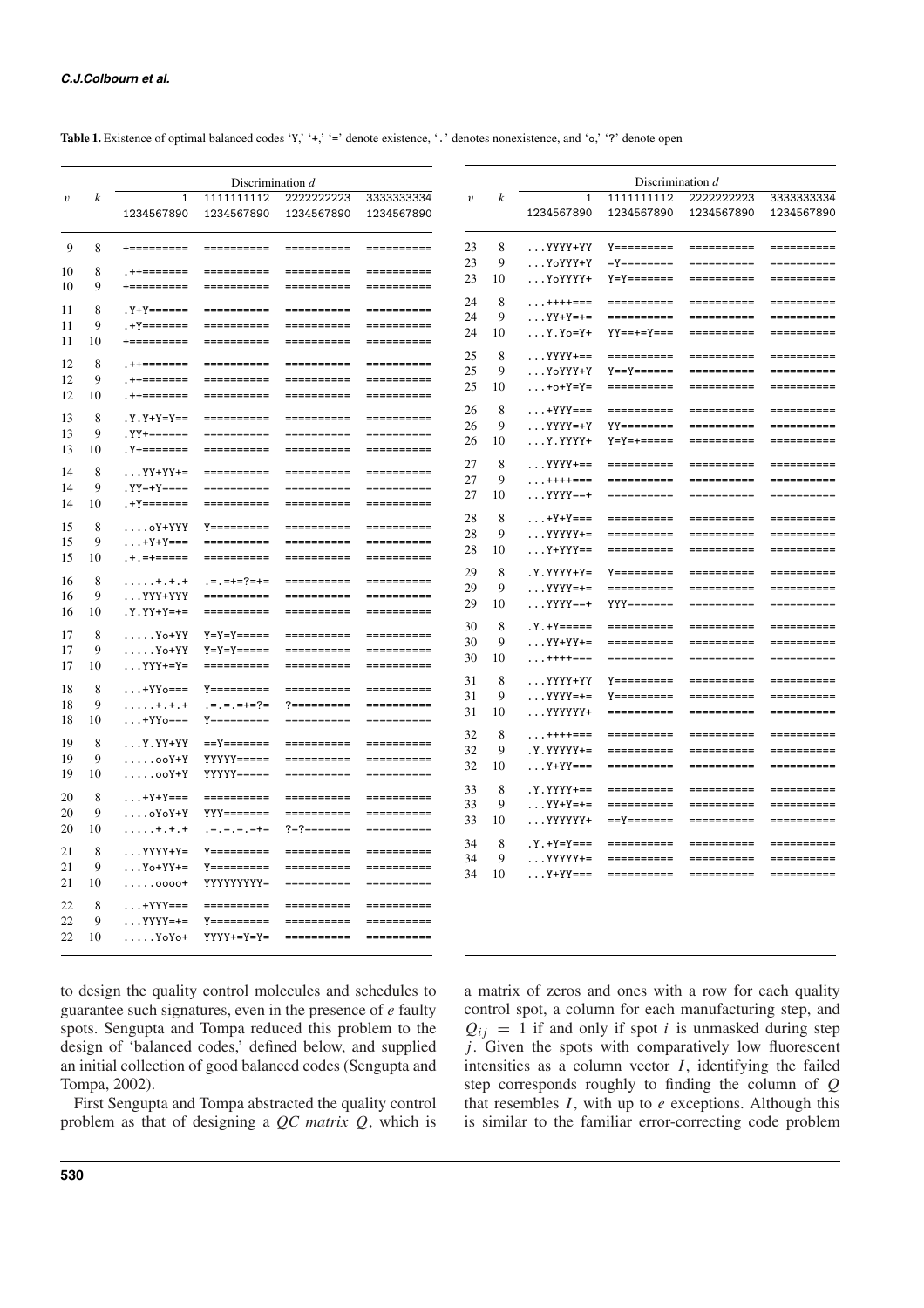|  |    | GIT |  |  | C G |                       |
|--|----|-----|--|--|-----|-----------------------|
|  |    |     |  |  |     |                       |
|  | СI | G   |  |  |     | $\overline{\text{T}}$ |

**Fig. 1.** A pair of  $4 \times 4$  QC blocks. For ease of visualization, the figure shows blanks instead of zeros, and the manufacturing step's label instead of a one.

(MacWilliams and Sloane, 1977), what makes it more complicated is that (1) one cannot always reliably compare the intensities of spots with different DNA sequences, and (2) even for the spots with identical sequences, one cannot always reliably distinguish between all such spots having high intensity and all such spots having low intensity.

In terms that are beyond the scope of the present discussion, but are detailed by Sengupta and Tompa (2002), the resulting properties of a good QC matrix *Q* are as follows:

- (1) the set of DNA molecules manufactured at the quality control spots hybridize poorly to themselves and each other;
- (2) *Q* has high 'separation' sep(*Q*), which ensures sufficient coverage of each step, and sufficient difference between steps to identify the failed step. Sengupta and Tompa proved that  $\text{sep}(Q) \geq 2e + 1$ is sufficient to identify any single failed step, even in the presence of *e* arbitrarily faulty spots.

Sengupta and Tompa showed how to design QC matrices with these properties using a product construction. First they hand-crafted some *QC blocks*, which are small QC matrices. An example of a pair of  $4 \times 4$  QC blocks from their paper is given in Figure 1. They then showed that a certain cross product of any good balanced code and these QC blocks yields a QC matrix with the desired properties above. To understand this, we turn to a discussion of balanced codes.

#### **Balanced codes**

A  $(v, b, k)$ -set system is a  $b \times v$  matrix whose entries are zeros and ones, with exactly *k* ones per row. For each column *j*, we define the *replication number* of *j* to be the number of ones in column *j*. The set system is said to be *r*-*equireplicate* if every column has replication number *r*. The set system is said to have *discrimination d* if:

- (1) for every column *j*, the replication number  $r_j$ satisfies  $d \leq r_j \leq b - d$ , and
- (2) for every two distinct columns  $i$  and  $j$ , the number of rows in which columns *i* and *j* differ (called the *Hamming distance* between columns *i* and *j*) is at least *d*.

|              |   | $\overline{0}$ | -1             | $\mathbf{1}$      | $\mathbf{1}$    |                   |                   |                   | 0 1 1 0 0 1 1       |                |                |              |              |    |
|--------------|---|----------------|----------------|-------------------|-----------------|-------------------|-------------------|-------------------|---------------------|----------------|----------------|--------------|--------------|----|
| l Ol         | 0 | $\mathbf{1}$   |                | $0 \vert 1 \vert$ |                 | $1 \vert 1 \vert$ |                   |                   | $0 \mid 1 \mid 1$   |                | 0 1            | 0            | 1            |    |
| l 1.         | 0 |                | 0 1            |                   | 0 1             |                   | $1 \vert 1 \vert$ |                   | 0 1                 | $\overline{0}$ | $\overline{0}$ | $\mathbf{1}$ | 1            |    |
| l 1          | 1 | $\overline{0}$ | $\overline{0}$ | $\vert$ 1         |                 | $0 \mid 1 \mid$   | $\overline{1}$    | $\mathbf{1}$      | $\overline{0}$      | $\mathbf{1}$   | 0              | $\mathbf{1}$ | 0            | 11 |
| l 0          | 1 | 1              | 0              | 0 1               |                 |                   | $0 \vert 1 \vert$ | $\vert$           | $\langle 1 \rangle$ | 1              | 0              | 0            | 1            |    |
| l 1          | 0 | $\mathbf{1}$   | $\mathbf{1}$   |                   |                 | 0 0 1             |                   | $0 \vert 1 \vert$ | $\cdot$ 1           | $\cdot$ 1      | $\cdot$ 1      | 0            | 1            | 01 |
| 1            | 1 | $\Omega$       | $\mathbf{1}$   | 1 <sup>1</sup>    |                 | 0 0 1             |                   |                   | $0 \vert 1 \vert$   | $\cdot$ 1      | 1              | 0            | 0            | 11 |
| $\mathbf{1}$ | 1 |                | $\overline{0}$ |                   | 1 1             |                   |                   |                   | 0 0 1 0 0 1         |                |                | $\mathbf{1}$ | 0            |    |
| l 0          | 1 |                | 1              |                   | $0 \mid 1 \mid$ | 11                |                   |                   | 0 0 1               | $\mathbf{1}$   | $\overline{1}$ | 1            | 0            | 01 |
|              | 0 | $\mathbf{1}$   | 1              | $\mathbf{1}$      |                 |                   |                   |                   | 0 1 1 0 0 1 0 1     |                |                |              | $\mathbf{1}$ |    |

**Fig. 2.** A (15, 10, 9, 4)-bbc.

A  $(v, b, k)$ -set system with discrimination *d* is henceforth called a (v, *b*, *k*, *d*)-*balanced binary code*, or  $(v, b, k, d)$ -bbc for short. An example of a (15, 10, 9, 4)-bbc from Alon *et al.* (2001) is shown in Figure 2.

Returning now to the product construction for QC matrices, suppose *B* is a  $(v, b, k, d)$ -bbc, and one alternately replaces the ones in each row of *B* by the two  $4 \times 4$  QC blocks of Figure 1, and replaces the zeros in *B* by  $4 \times 4$  matrices of zeros. Sengupta and Tompa proved that the result is a  $4b \times 4v$  QC matrix *Q* for which each DNA molecule has length 2*k*, the set of DNA molecules hybridizes poorly, and  $\text{sep}(Q) = 2d$  (Sengupta and Tompa, 2002).

An example of this product construction is shown in Figure 3, where the balanced code is the one from Figure 2. The 40 rows in this example correspond to 40 quality control spots, and the 60 columns correspond to 60 manufacturing steps. The oligonucleotide for each quality control spot can be obtained by reading across the corresponding row. For instance, the first spot contains the oligo ACATACATACATACATAC, and this same oligo is manufactured at nine other spots, each using a different schedule of manufacturing steps. Analogous statements are true for the oligos at spots two, three, and four.

Since the manufacturer specifies the number of steps (4v) and the molecule lengths (2*k*), and the goal is to minimize the number of quality control spots (4*b*) and maximize separation (2*d*), the resulting balanced code design problem is to minimize *b* and maximize *d* for a given  $v$  and  $k$ . To make this precise, given  $v$ , *k*, and *d*, we seek the smallest value of *b* for which a (v, *b*, *k*, *d*)-bbc exists. (The dual problem of finding the greatest value of  $d$ , given values of  $v$ ,  $k$ , and  $b$ , is equivalent.) Alon *et al.* established the following lower bound on *b*: if a  $(v, b, k, d)$ -bbc exists, then  $b \geq \max\left(\left\lceil \frac{vd}{k} \right\rceil, \left\lceil \frac{vd}{v-k} \right\rceil\right)$  (Alon *et al.*, 2001). We call a  $(v, b, k, d)$ -bbc *optimal* when *b* has this minimum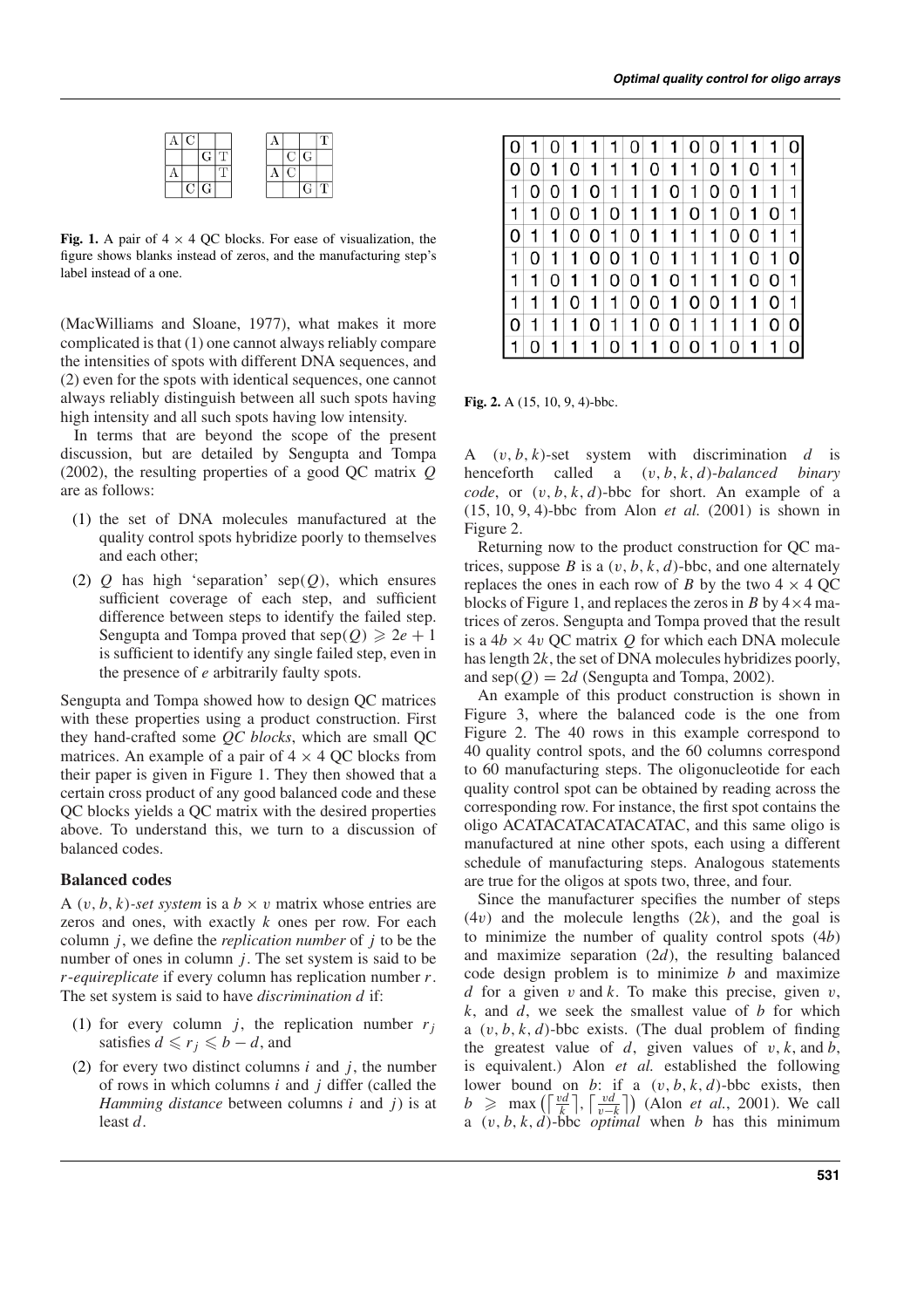

**Fig. 3.** The product of the (15, 10, 9, 4)-bbc of Figure 2 and the pair of  $4 \times 4$  QC blocks of Figure 1, resulting in a  $40 \times 60$  QC matrix *Q* with minimum separation  $\text{sep}(Q) = 8$ .

possible value max  $(\frac{vd}{k})$ ,  $\frac{vd}{v-k}$ ), because in this case the manufacturer is devoting as few spots to quality control as possible.

For the current photolithographic process, reasonable ranges for the parameters are  $16 \le 2k \le 20, 60 \le 4v \le 2k$ 136, and 4*b* up to a few hundred. Although Sengupta and Tompa supplied an initial collection of balanced codes, the major open problem of their paper was the construction of optimal balanced codes for arbitrary choices of  $v$ , *k*, and *d*. The current paper and its companion (Alon *et al.*, 2001) resolve this open problem for the relevant parameter ranges given above. The resulting constructions are summarized in Table 1. This table can be used to construct a spectrum of optimal quality control designs for any choices of oligo length and number of manufacturing steps, as in the example of 100 manufacturing steps presented earlier.

One useful tool for combining balanced codes is the following. Alon *et al.* (2001) proved that, if *B*<sup>1</sup> is a  $(v, b_1, k, d_1)$ -bbc and  $B_2$  is a  $(v, b_2, k, d_2)$ -bbc, then  $\left[\frac{B_1}{B_2}\right]$ , the union of the rows of  $B_1$  and  $B_2$ , is a  $(v, b_1 + b_2, k, d_1 + d_2)$ -bbc. We call this operation *addition*. Unfortunately, the addition of two optimal balanced codes need not be optimal. However, Alon *et al.* (2001) proved that, when either balanced code is equireplicate, the addition is optimal: if  $B_1$  is an optimal equireplicate  $(v, b_1, k, d_1)$ -bbc and  $B_2$  is an optimal  $(v, b_2, k, d_2)$ -bbc, then  $\left[\frac{B_1}{B_2}\right]$  is an optimal  $(v, b_1 + b_2, k, d_1 + d_2)$ -bbc. For this reason, critical ingredients in producing larger optimal balanced codes are small ones that are equireplicate. In a companion paper, Alon *et al.* (2001) used techniques from combinatorial design theory to establish, for the practical parameter ranges  $k \in \{8, 9, 10\}$  and  $k < v \leq 34$ , the existence or nonexistence of optimal equireplicate balanced codes in all but five cases, marked '?' in Table 1. In this paper, we therefore develop a practical technique that is well suited to producing the companion optimal nonequireplicate balanced codes. These are far more common than optimal equireplicate balanced codes: by a result of Alon *et al.* (2001), an optimal equireplicate code can only exist under the stringent conditions that  $v \ge 2k$  and *vd* is a multiple of k, or  $v < 2k$  and *vd* is a multiple of  $v - k$ . All other optimal balanced codes must be nonequireplicate, rendering the construction technique of this paper the more practical.

# **ALGORITHM**

We now describe the algorithm to produce an optimal  $(v, b, k, d)$ -bbc. If  $v < 2k$ , we instead produce a  $(v, b, v - k, d)$ -bbc, and then change all zeros to ones and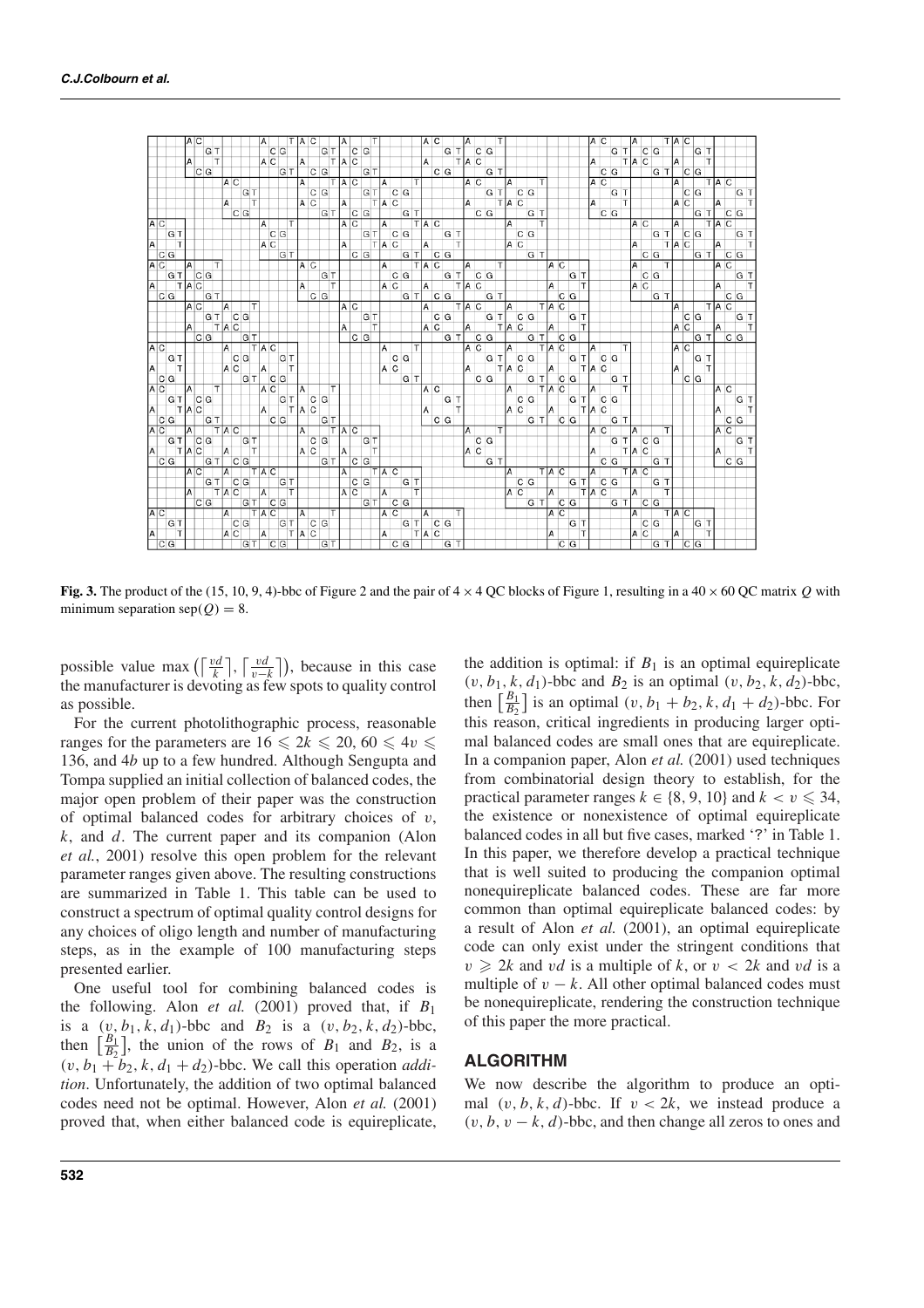ones to zeros to obtain the desired balanced code. We can therefore assume that  $v \ge 2k$ .

The algorithm employs *hillclimbing*, a randomized search technique that constrains the search to move closer to a solution at each stage; see Gibbons (1996) and Mathon (1991) for a discussion of the basic technique. The method has been successful in a number of combinatorial problems; see Dinitz and Stinson (1981, 1987); Elliott and Gibbons (1992); Gibbons and Mathon (1993); Griggs and Murphy (1993) and Stinson (1985) for examples.

Given v, k, and d, we first compute  $b = \left\lceil \frac{vd}{k} \right\rceil$ . We next compute target replication numbers  $r_1, r_2, \ldots, r_v$ , satisfying  $\sum_{j=1}^{v} r_j = bk$  and  $d \leq r_j \leq b - d$  for  $1 \leq$  $j \leq v$ . In general, there are numerous ways to satisfy these constraints, so we employ one of three simple methods:

- (1) the first  $bk vd$  replication numbers are  $d + 1$  and the remainder are *d*, or;
- (2) if  $bk vd$  is even, the first  $\frac{1}{2}(bk vd)$  replication numbers are  $d + 2$  and the remainder are d, or;
- (3) if  $bk vd$  is odd, the first  $\frac{1}{2}(bk vd 1)$  replication numbers are  $d + 2$ , the next is  $d + 1$ , and the remainder are *d*.

We form an initial  $b \times v$  matrix M of zeros and ones, whose row sums are all  $k$ , and whose  $v$  column sums are  $r_1, \ldots, r_v$ . The matrix *M* can be constructed in many ways in general. The simple method we use is as follows. Each new row is constructed so that the position of the *k* one entries are those whose current column sums are farthest from their target values  $r_j$ . When *M* is constructed in this manner, it has the correct row and column sums to be a  $(v, b, k, d)$ -bbc, but likely it is not, because any two columns need not have Hamming distance at least *d*. We call a matrix with the correct dimensions and correct row and column sums a *putative balanced code*.

Consider two columns  $i$  and  $j$ . Let  $d_{ij}$  be the Hamming distance between these two columns. Since the desired distance is at least *d*, define the  $(i, j)$ -*defect*, def<sub>i</sub>, to be max $(0, d - d_{ij})$ . The defect is 0 only when these two columns have Hamming distance at least *d*. Then a measure of the poorness of a putative balanced code *M* is the *defect* of *M*, defined as def(*M*) =  $\sum_{1 \leq i < j \leq v} \text{def}_{ij}$ . This provides a means to compare two putative balanced codes for goodness: we define a putative balanced code *M* to be *closer* to a solution than another putative balanced code  $M'$  when the defect of  $M$  is less than that of  $M'$ . When the defect of *M* is 0, it is a valid solution.

The basic hillclimbing strategy follows. First we define a set  $T$  of easily computed transformations that map putative balanced codes to putative balanced codes. Our goal is to select transformations from  $T$  that reduce the defect, eventually to 0. A prototype hillclimbing algorithm is as follows:

Select an initial putative balanced code *M*. **repeat**

choose  $T \in \mathcal{T}$ , and calculate  $M' = T(M)$ . **if** def(*M'*)  $\leq$  def(*M*) **then** set  $M = M'$ . **until** def  $(M) = 0$ .

A strict hillclimbing algorithm might replace the test  $\det(M') \leq \det(M)$  by  $\det(M') < \det(M)$ , so that a replacement is made only when actual progress towards a balanced code occurs. However, we allow (indeed, require) 'lateral' moves that leave def(*M*) unchanged. Before filling in the details of this algorithm, we introduce the transformations.

Ryser (1957) examined the following set of transformations. Let *A* be a  $b \times v$  matrix of zeros and ones. Let  $A[r_1, r_2; c_1, c_2]$  be the 2  $\times$  2 submatrix indexed by rows  $r_1$  and  $r_2$ , and columns  $c_1$  and  $c_2$ . (We do not assume here that  $r_1$  <  $r_2$  or  $c_1$  <  $c_2$ .) When  $A[r_1, r_2; c_1, c_2]$  is the identity matrix

$$
\begin{array}{c|cc}\n & c_1 & c_2 \\
\hline\nr_1 & 1 & 0 \\
r_2 & 0 & 1\n\end{array}
$$

we define the transformation  $T[r_1, r_2; c_1, c_2]$  to be the replacement of this submatrix by its complement

| $\mathcal{C}_{\mathcal{C}}$ | Cη |  |
|-----------------------------|----|--|
|                             |    |  |
|                             | 0  |  |

The set  $T_M$  of allowed transformations is the set of transformations of type  $T[r_1, r_2; c_1, c_2]$ . Ryser proved that if *A* and *B* are binary matrices of the same dimension and the same row and column sums, then there is a sequence of transformations of this type producing *B* from *A* (Ryser, 1957).

Therefore, if the desired balanced code exists, it can be obtained by some sequence of transformations from any putative balanced code. Shaver (1973) used Ryser's transformations as the basis for a hillclimbing technique for balanced incomplete block designs, which are equireplicate balanced codes with *equal* Hamming distance between every pair of columns. The success of Shaver's method was somewhat limited: it succeeded typically only when exhaustive techniques such as backtracking (Gibbons, 1996) were also feasible. The first very successful hillclimbing method for constructing combinatorial designs was that of Dinitz and Stinson (1981) for 'strong starters;' it and its successors adopted a different set of transformations that are well suited to such set systems. The limited success of Shaver's approach can be attributed in part to the very severe constraints of balanced incomplete block designs on the Hamming distance between pairs of columns. In the case of balanced codes, the constraint is much less severe. Indeed, Ryser's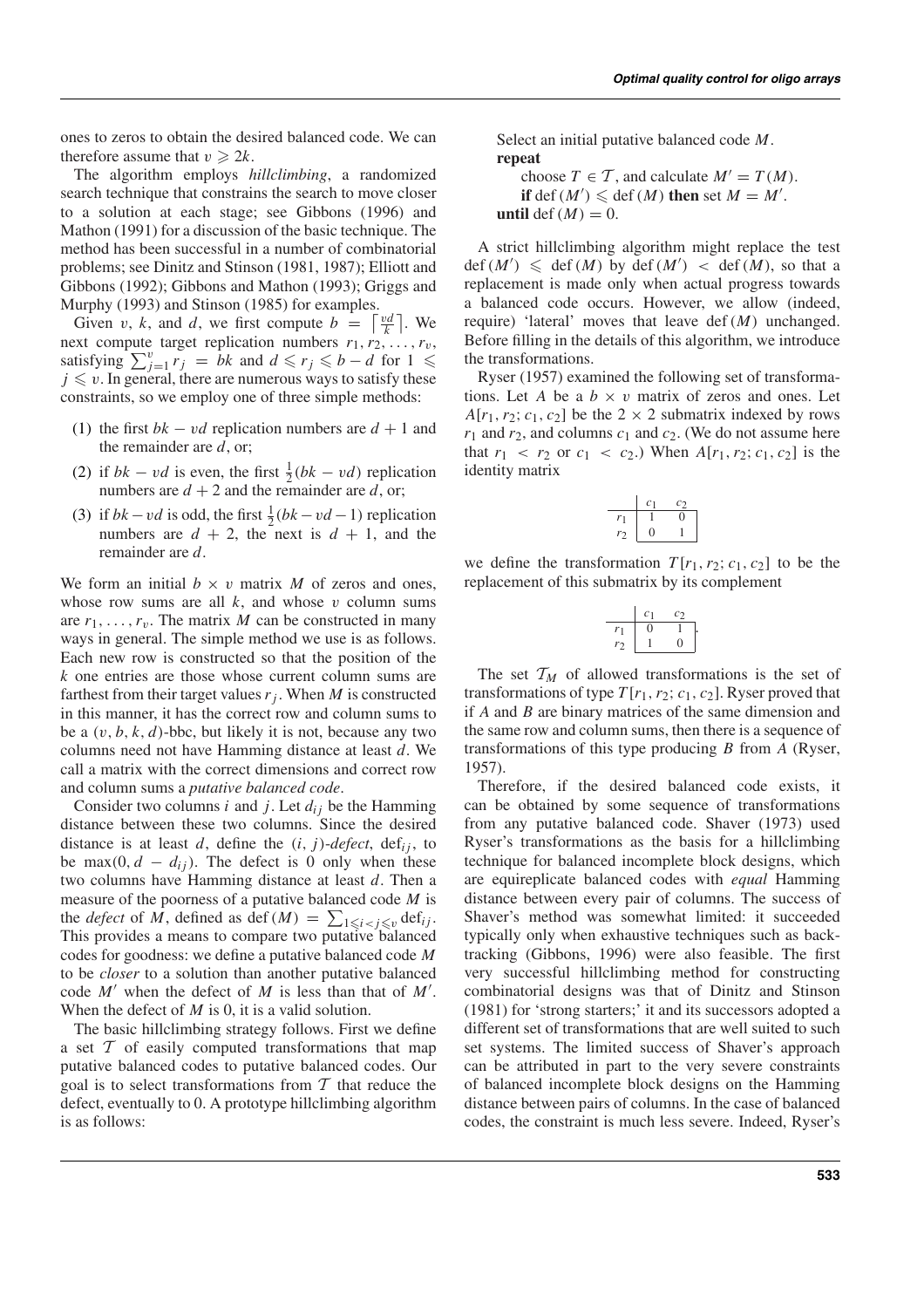```
iterationcount = 0:
success = false;
while (iterationcount \lt I) and not success
   choose an initial putative balanced code M;
   lateralcount = 0:
   while lateral count  < L and def (M) > 0/* find suitable 2 \times 2 submatrix */
       choose r1 in \{1, \ldots, b\} at random;
       repeat
          choose c1 in \{1, \ldots, v\} at random
       until M[r1,c1] = 1;repeat
          choose c2 in \{1, \ldots, v\} at random
       until M[r1,c2] = 0;
       /* sequentially search for suitable second row */
       r2 = (r1 \mod b) + 1;while r2 \neq r1 and (M[r2, c1] \neq 0 or M[r2, c2] \neq 1)r2 = (r2 \mod b) + 1endwhile;
       /* accept transformation if it improves M */
       if r2 \neq r1 then
          apply T[r1,r2;c1,c2] to M to produce N;
          if def (N) < def (M) then
               \text{lateralcount} = 0else lateralcount = lateralcount +1endif;
          if def (N) < def (M) then
               M = Nendif
       endif
   endwhile;
   if def(M) = 0 then success = true endif
endwhile;
```
**if** success **then** output M **else** output 'failure' **endif**;

**Fig. 4.** Hillclimbing algorithm to produce optimal balanced codes.

set  $T_M$  of transformations performed remarkably well for balanced codes.

Given a putative balanced code *M* with nonzero defect, there is no guarantee that any transformation in  $T_M$ reduces its defect. Hence we must incorporate a stopping rule in the method other than waiting for success, if we are to avoid searching forever. Since we may abandon a particular search without success, we revise the basic method to allow multiple restarts. From the standpoint of efficiency, it is costly to generate all transformations in T*<sup>M</sup>* and then select one to apply. Hence we also modify the method to generate a transformation more efficiently. The complete hillclimbing algorithm is given in Figure 4.

Two limits *I* and *L* are specified in the algorithm. The first limits the number of restarts from an initial configuration. The second limits the number of lateral moves, that is, transformations that do not improve the defect.

## **IMPLEMENTATION**

For the quality control application described in the Section **Introduction**, we are interested in the construction of optimal  $(v, b, k, d)$ -bbcs with  $k \in \{8, 9, 10\}$  and  $k < v \le 34$ . We examined all parameter sets in this range. Initially we set the iteration limit *I* to 1, and the lateral limit *L* to 10 000. Remarkably, this quickly settled existence affirmatively for 372 different parameter sets. We do not list them all here. (These parameter sets included some later found to be implied by addition.)

We next examined the parameter sets for which hillclimbing with the specified limits failed to produce the desired balanced code. While any explanation is speculative, it appears that hillclimbing failed more frequently when the discrimination *d* was large (and hence the number *b* of blocks was also large), and also failed more frequently when the balanced code was equireplicate, or close to equireplicate. The former suggests that the lateral limit was too low for the parameters chosen, causing searches to be abandoned prematurely. We therefore attempted further searches using iteration limit  $I = 10$ , and raising the lateral limit to  $L = 750000$ . Searches with lateral limit 10000 completed within 3–5 s, but searches with lateral limit 750 000 consumed 10–15 h on a 500 MHz Pentium system. Nevertheless, with these extended limits, an additional 25 parameter sets were settled affirmatively.

The failures on many equireplicate balanced codes are more problematic. The explanation appears to be that the success of hillclimbing depends critically on the presence of a large number of different balanced codes, but when the balanced code is equireplicate and  $v$  is close to 2*k*, the number of solutions is very small. Indeed, this range of parameters is related to certain block designs called Hadamard designs (Beth *et al.*, 1986). Shaver (1973) encountered difficulties with hillclimbing on these types of designs, so our more frequent failures here are not surprising. Fortunately, Alon *et al.* (2001) settled almost all equireplicate cases by using combinatorial constructions, and so the effective use of hillclimbing in the nonequireplicate cases is sufficient.

## **DISCUSSION**

In Table 1, we summarize our results for all parameter sets with  $k \in \{8, 9, 10\}$  and  $k < v \leq 34$ . The encoding in this table is as follows:

(1) 'Y' denotes the existence of an optimal nonequireplicate balanced code found using the hillclimbing algorithm described in this paper;